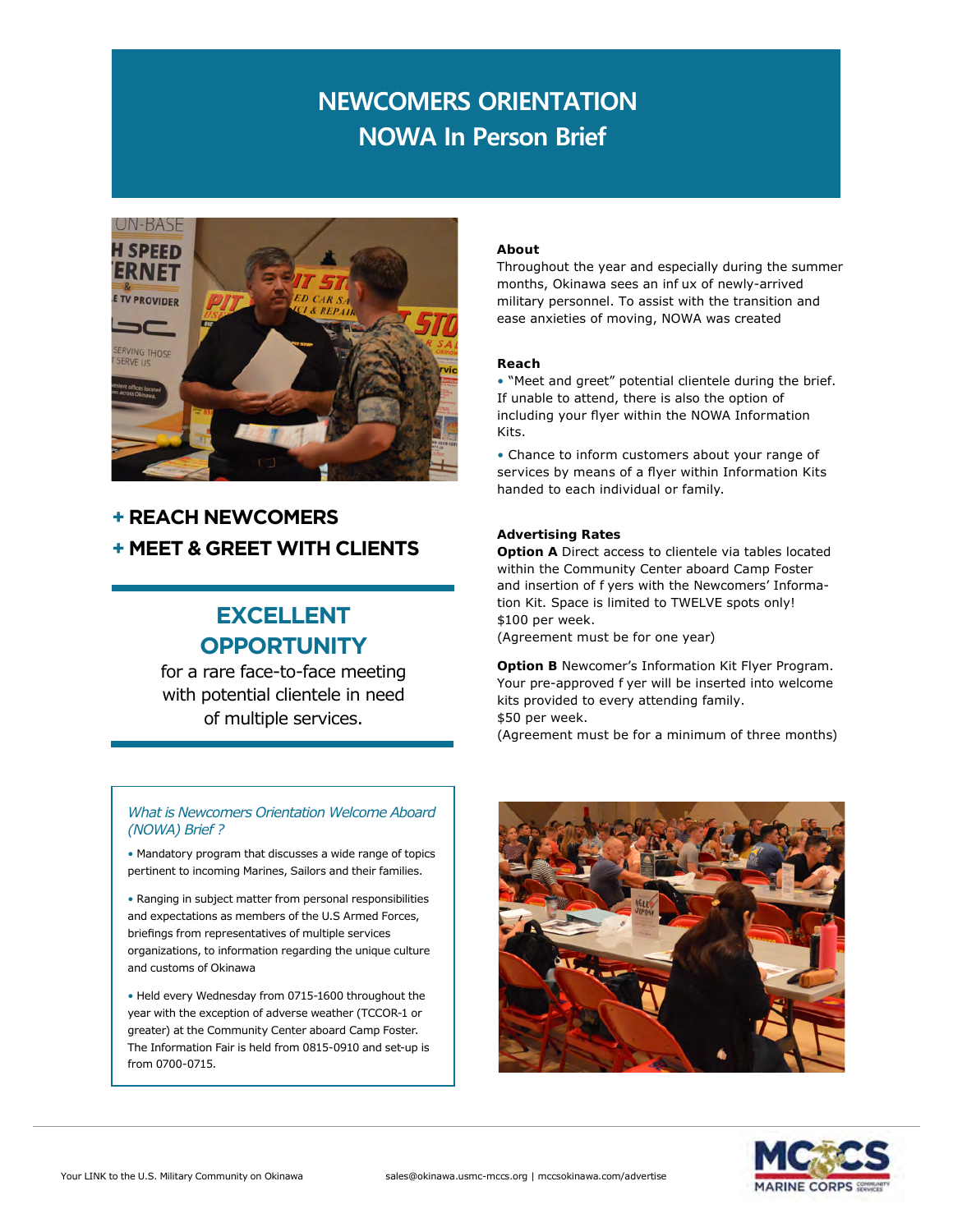# **NEWCOMERS ORIENTATION Virtual NOWA**





< Ad spec: 1920 x 1080 px at 150 dpi >

### **+ REACHNEWCOMERS VIRTUALLY**

## **EXCELLENT OPPORTUNITY**

For introducing your business with potential clientele in need of multiple services.

#### **About**

Throughout the year and especially during the summer months, Okinawa sees an influx of newly-arrived military personnel. To assist with the transition and ease anxieties of moving, NOWA was created.

#### **Reach**

• As part of mitigating actions of COVID-19 NOWA is going to be on-line as "Virtual NOWA".

• Chance to inform customers about your range of services by placing your business information at the end of virtual class videos (there are six separated video sessions).

• There is still the opportunity to inform customers about your range of services by means of a flyer within Information Kits handed to each individual or family.

#### **Advertising Rates**

#### **Elite Video/Flyer Package: \$400 per month**

- $\triangleright$  Ad on all six video sessions
- Flyer insertion in NOWA information Kits
- $\triangleright$  Agreement must be for minimal three months

#### **Video/Flyer Package: \$300 per month**

- $\triangleright$  Ad on one video session
- $\triangleright$  Flyer insertion in NOWA information Kits<br> $\triangleright$  Agreement must be for minimal three mo
- Agreement must be for minimal three months

#### **NOWA video Ad: \$200 per month**

- Ad on one video session
	- Agreement must be for minimal three months

#### **NOWA Flyer Folder Program: \$50 per week**

- $\triangleright$  Flyer insertion in NOWA information Kits
- $\triangleright$  Agreement must be for minimal three months

#### **Important Dates**

**Space reservation deadline: June 22 Ad material deadline: June 23 Services begin: July 1**